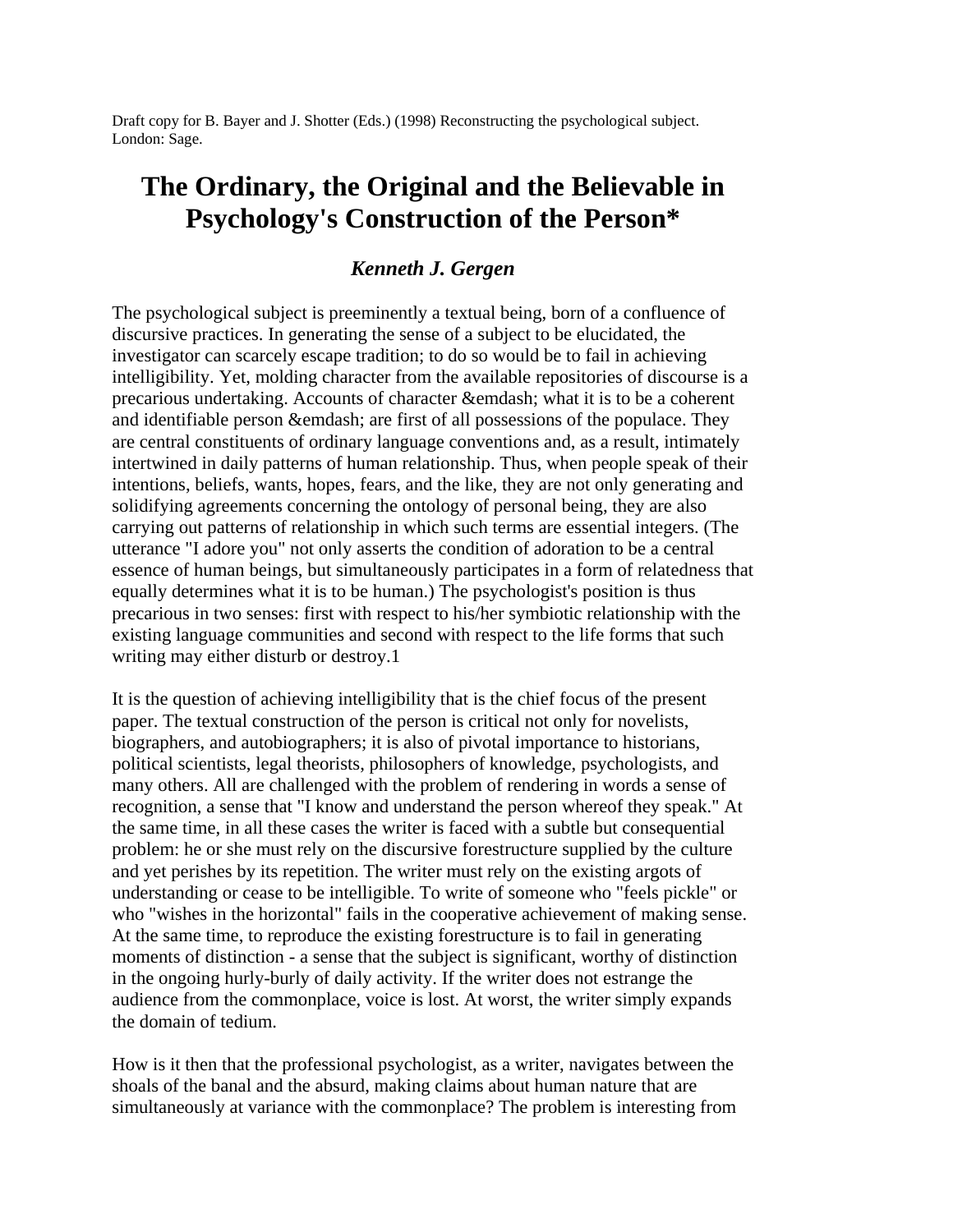several standpoints. While rhetorical analysis has traditionally centered on the writing of fiction, the fiction writer occupies a very specialized role within the culture. And, although this role does undergo historical change, it has long been defined in terms of its liberty. That is, violations of the rules of common intelligibility are anticipated &emdash;or even desired for the forms of entertainment, enlightenment, or escape which they allow. Thus, along with other rhetorical processes, analyses of character formulation in fictional writing may be misleading if generalized to other forms of literary construction. Indeed, as rhetorical consciousness has expanded in recent years, analysts have become increasingly concerned with the literary dimensions of the human sciences. Hayden White's Tropics of Discourse, Donald McClosky's The Rhetoric of Economics, Bruno Latour's Science in Action, and James Clifford and George Marcus's Writing Culture, along with sociological works by Bryan Green (Literary Methods and Sociological Theory) and Richard Harvey Brown (Society as Text), and the psychiatrically oriented writings of Donald Spence (Narrative Truth and Historical Truth), and Patrick Mahony (Freud as Writer), are among the most visible works of this genre. The present analysis extends this line of endeavor to inquire, most particularly, into the scientific psychologist's construction of character.2

In light of the role played by scientific psychology within the culture, such an excursion takes on special significance. For as traditionally reasoned, the rigorous and objective study of mental processes should ultimately lend itself to an enhanced quality of cultural life. With greater knowledge of the emotions, thought processes, memory, motivation, personality dispositions, and the like, we should be able to make more informed decisions concerning educational practices, child rearing, career choice, and a host of other matters including the care and prevention of mental disorders. In effect, scientific accounts of mental processes are candidates for truth status, and to achieve truth is to claim superiority over (and thus to marginalize) all competing forms of discourse. Yet, regardless of the extent and rigor of the research practices, the resulting account is a textual achievement. No less than the novelist, the psychologist must employ techniques of literary construction to render scientific accounts acceptable. Most importantly, to the extent that such techniques dominate the scientific account, observational practices &emdash; regardless of rigor &emdash;cease to make an imprint on the rendering. Methods of experimentation, systematic measurement, and sophisticated statistical devices lose their power, both to possess the text and to warrant its truth. They neither control the discursive rendering of "the subject," nor do they justify it. Thus, to penetrate the textual devices for creating the subject within the psychological literature simultaneously undermines the objectivity of such accounts and serves as a means for liberating otherwise marginalized discourses.

The present attempt is not to assay the full range of rhetorical techniques in current use. More modestly I shall outline three sources of constraint in the writings of professional psychology and the way in which these constraints enter into the fashioning of the person. I will direct attention first to issues deriving from the psychologist's membership in the culture at large, then to problems emerging within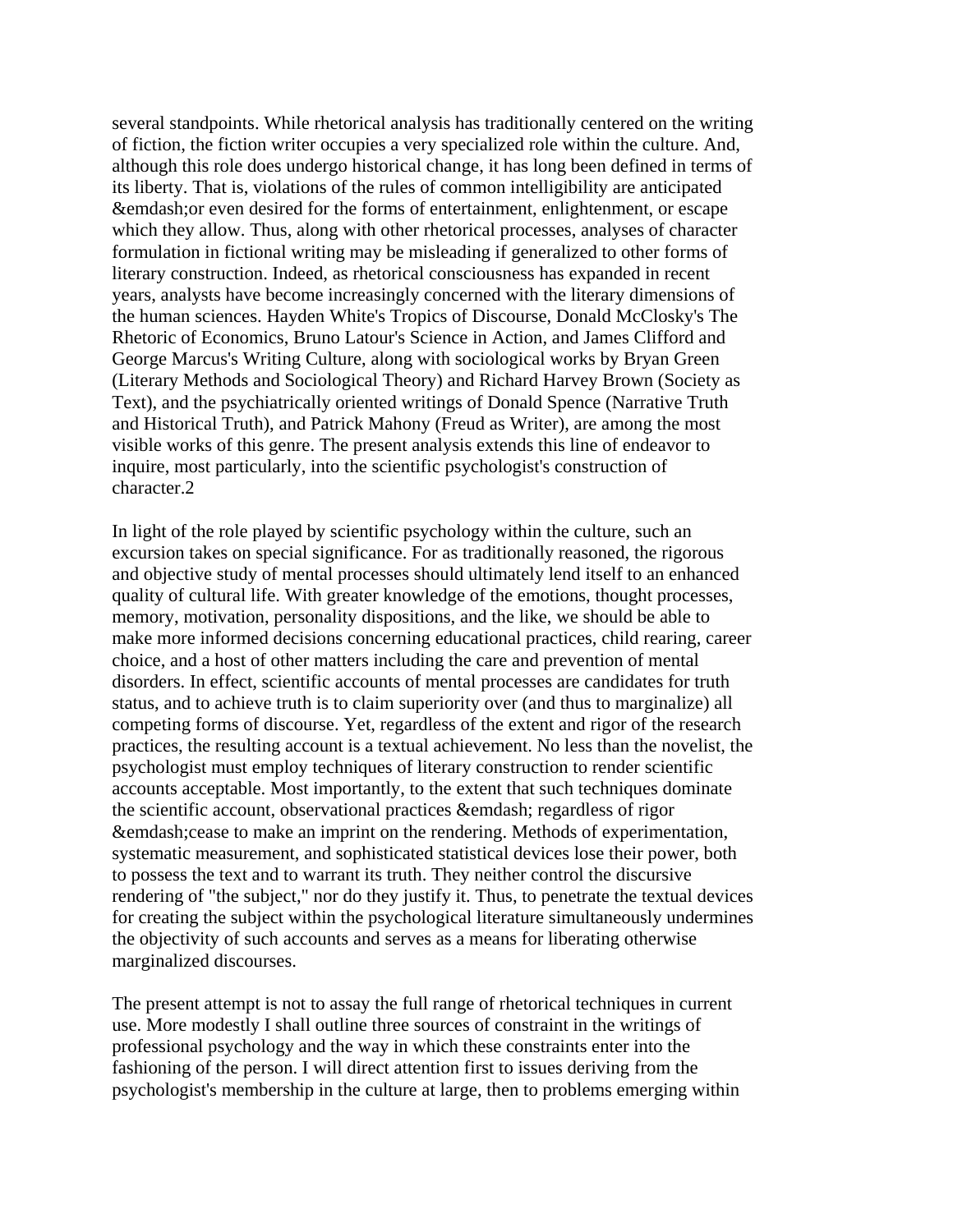the scientific subculture, and finally to the textual character of laboratory practice. To echo the initial refrain, my special concern in each case with the the psychologist's attempt as scientist, to equilibrate between the opposing necessities of conventionality and originality.

## **Creating the Subject in Cultural Context**

The psychologist's ultimate challenge is to present a compelling picture of human functioning to an audience whose lifelong effort has been that of functioning humanly. For the most part, people are relatively secure in their "knowledge of people" and will cite their everyday adequacies as proof of their discernment. Of course, professional psychologists are no less members of the culture at large, and as a result they share in the common conceptions of the person. It is indeed just this background which enables them ultimately to meet the challenge of intelligibility. In the same what that seventeenth-century Robert Burton could turn commonsense beliefs in melancholy into a 500 page treatise on the causes and cures of this affliction, psychologists of today enter the laboratory already committed to the belief that persons possess rational thought, emotion, memory, and the like. The culture's ontology of personhood is seldom brought into question, and thus the psychologist's accounts are typically congenial to the surrounding ethos.3

It is in this context that one is sensitized to the subtle shifts in the professional construction of the person ocurring over the past century. As I have tried to describe elsewhere, nineteenth-century romanticism revitalized and refashioned the medieval "reality of the deep interior." (Gergen, 1991) That is, the literary, musical, architectural, and artistic ventures of the time conspired to define the person in terms of a deep energic force, often equated with soul and rooted in both the spiritual and natural world. It was the expressions of the deep interior, whether in terms of inspiration, devotion, grief, or moral commitment, that gave personal existence its significance. These suppositions are, of course, reflected in the character of major protagonists of romantic novels. And in psychology, it is this cultural context that served both to stimulate and to render intelligible Freud's theory of the unconscious. Without the forestructure of romantic discourse (see Whyte's The Unconscious Before Freud), psychoanalytic theory could have neither been penned nor proliferated.

Yet, in the twentieth century, as romanticism has been replaced by the Zeitgeist of modernity, the deep interior recedes from view. In modern psychology curricula, Freudian theory receives but scant attention (often viewed as a historic relic or relevant only to circumscribed problems of mental health). In the scientific laboratories Freudian theory is remarkable for its absence. For in the modernist culture, we find a prevalent return to Enlightenment assumptions of human functioning. Within the present century, the deep interior as the core around which character is constructed has largely been replaced by what we believe to be the more accessible processes of observation and reason. That is, persons are rendered intelligible as persons primarily by virtue of their experiences and thoughts. It is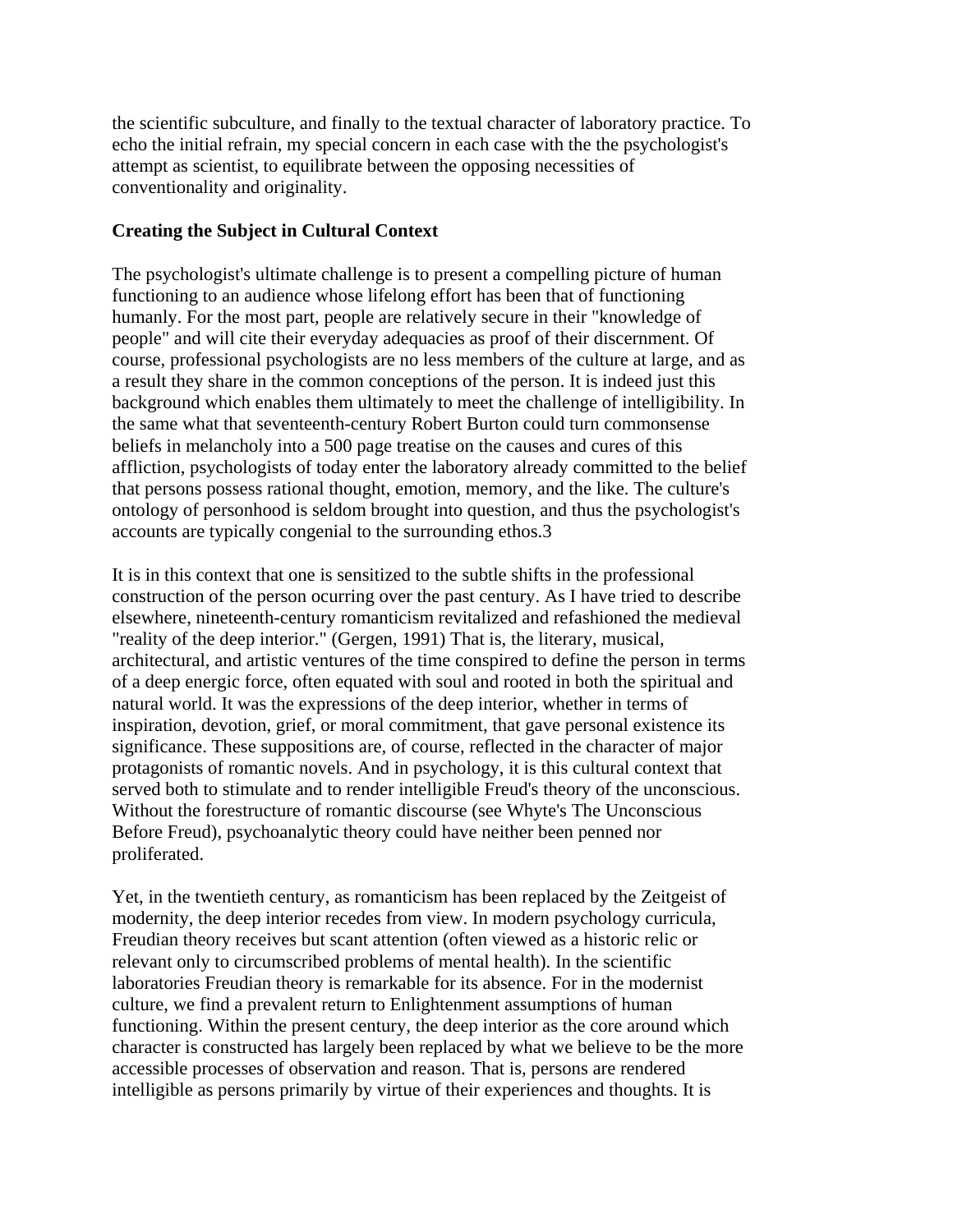reason and observation that, in the modernist vein, lead to essential knowledge or understanding, not only in the domains of science, but also in the visual arts, architecture, music, dance, and so on. And it is on the powers of reason and observation that we can rely for continued progress and prosperity.4 The psychological sciences have drawn from this same repository of cultural beliefs in their fashioning of the twentieth-century being. The two most central lines of research within the mainstream have explored, first, the process of learning (through observation) and, second, information processing (the character of thought). The works of J. B. Watson, Ivan Pavlov (as popularized within the United States), B. F. Skinner, and Clark Hull were canonical texts within the former realm. All were concerned with the processes by which individuals acquire knowledge of the world or learn to adapt to the world as it is. All served to inform the reader that the individual is defined in terms of his/her capacities to know (through experience) and adjust. The emphasis on learning has been replaced in recent years by concerns with information processing ("the cognitive revolution" in psychology). The enormous research literature on processes of attention, comprehension, cognitive heuristics, information storage, and memory systems signifies to the culture that the critical ingredients of human character are processes of thought.

Yet, to declare that the common suppositions about human nature are true is simply to assert that psychological accounts have been appropriately absorbed by the prevailing ethnopsychology. The psychologist would simply murmur assent to that which everyone knows and thus fail in the task of generating "insight." This leaves open the question of transcendence &emdash; how the profession secures voice by moving beyond the commonplace. In my view, where successful, this end is largely accomplished through metonymic implication. That is, elements of the common vernacular are used as token parts of more general but unarticulated wholes. By elaborating or filling out the images implied by the fragments, the scientific psychologist retains the commonsense conventions, but offers what is effectively a fresh body of insights. Thus, for example, to speak commonly of persons "knowing their way around" and having a "good sense of direction" is, by implication, to suggest a more general image of the individual as possessor of some form of map. Given the more general emphasis within modernist culture on processes of reasoning, the resulting theory is felicitously cast in terms of "cognitive mapping." Thus, researchers from Charles Tolman in the 1930s to ecological psychologists of the 1980s offer to the culture a corpus of theory (and supportive research) on the nature of cognitive maps (see, for example, Neisser's volume, Cognition and Reality). Such theorizing is intelligible largely because it relies, at base, on the commonsense conventions. However, in its fuller elaboration of the image implied by these conventions, it carries the sense of an original scientific contribution.

There are two features of this process worthy of special attention, the first involving psychology's expansion of the culture's concept of the person and the second in its constriction. In the former case, once the theorist has elaborated the general image suggested by various fragments of sedimented discourse, its implicature may be explored by a process of propositional unpacking. That is, given the psychologist's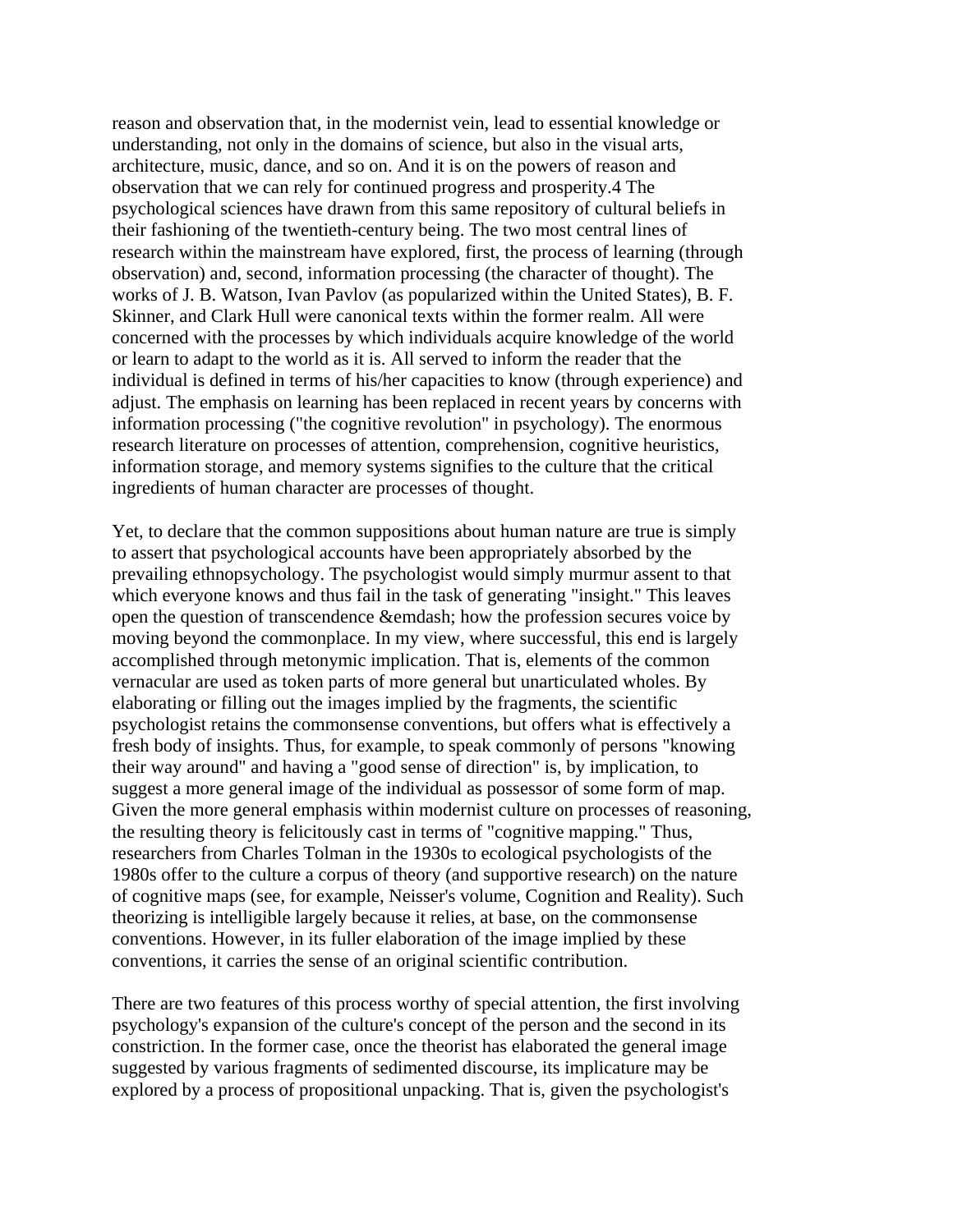location of a guiding image or metaphor of the human being, he or she may then move on to develop deductively an array of corollary propositions. By unpacking the implicational network, the theorist advances a new array of propositions about human nature not directly contained in the common language. For example, one of the most rhetorically powerful images in the recent psychological literature is that of the mind as computational device, or form of computer. The metaphor is invited by numerous commonsense accounts of persons who "calculate," "carry information in their heads," "possess memories," and so on. However, once the metaphor is in place, the theorist can flesh out the picture of the human being in terms of discourse borrowed from the domain of computer technology. Current theories, for example, treat such topics as feature detection, information storage, storage capacity, working memory, information retrieval, semantic codes, sensory storage, and encoding processes &emdash; none of which were initially part of the commonsense idiom, but which may become so as the psychologist's constructions of the person gain status as "accepted knowledge."

At the same time the elaboration of the dominant images leads to fresh conceptualizations of the person, there is also a way in which the profession circumscribes the cultural construction of character. In their natural habitat, that of informal communal life, the signifiers of personal being are subject to continuous catachresis. Fragments of person description are inserted into various and newly emerging contexts without risk of social sanction. Or, in Derridian terms, the signifiers enjoy a relatively high degree of freedom, and thus, the destiny and complexity of their traces are constantly expanding. However, once the scientific psychologist has appropriated the cultural argot, sealed it within the confines of a particular image, and disseminated the language to the culture in the form of "scientific knowledge," the cultural signifiers are thereby constrained. They are discounted or derogated as "mere folk talk." Thus, for example, as the profession increasingly defines human character in terms of the computer, common terms such as "calculate,' "plan," and "think" lose their connotative richness. To "think about it," for example, is no longer a matter of "seeking inspiration from within" (one connotative trace for such a phrase), but of "accessing programs of propositional logic" &emdash; just as a properly programmed computer would do. Not only is linguistic flexibility lost in this definitional fixing, but as the computer metaphor is normalized, such terms as "spirit," "passion," "soul," "creativity," "mood," and "lust" become moribund. They are inconsistent with the dominant imagery of mind as computer and thus irrelevant to understanding human character.5

#### **Constructing the Person in the Scientific Culture**

Social scientists are not only members of the culture at large, but of particular guilds or "interpretive communities" within the academic domain. These communities possess histories of textual formulation, internal understandings of the nature of human character. And to the extent that the scientist is to be intelligible, he or she must construct the person within the constraints of these traditions. There are a number of stories to be told about such constraints and their violation. However,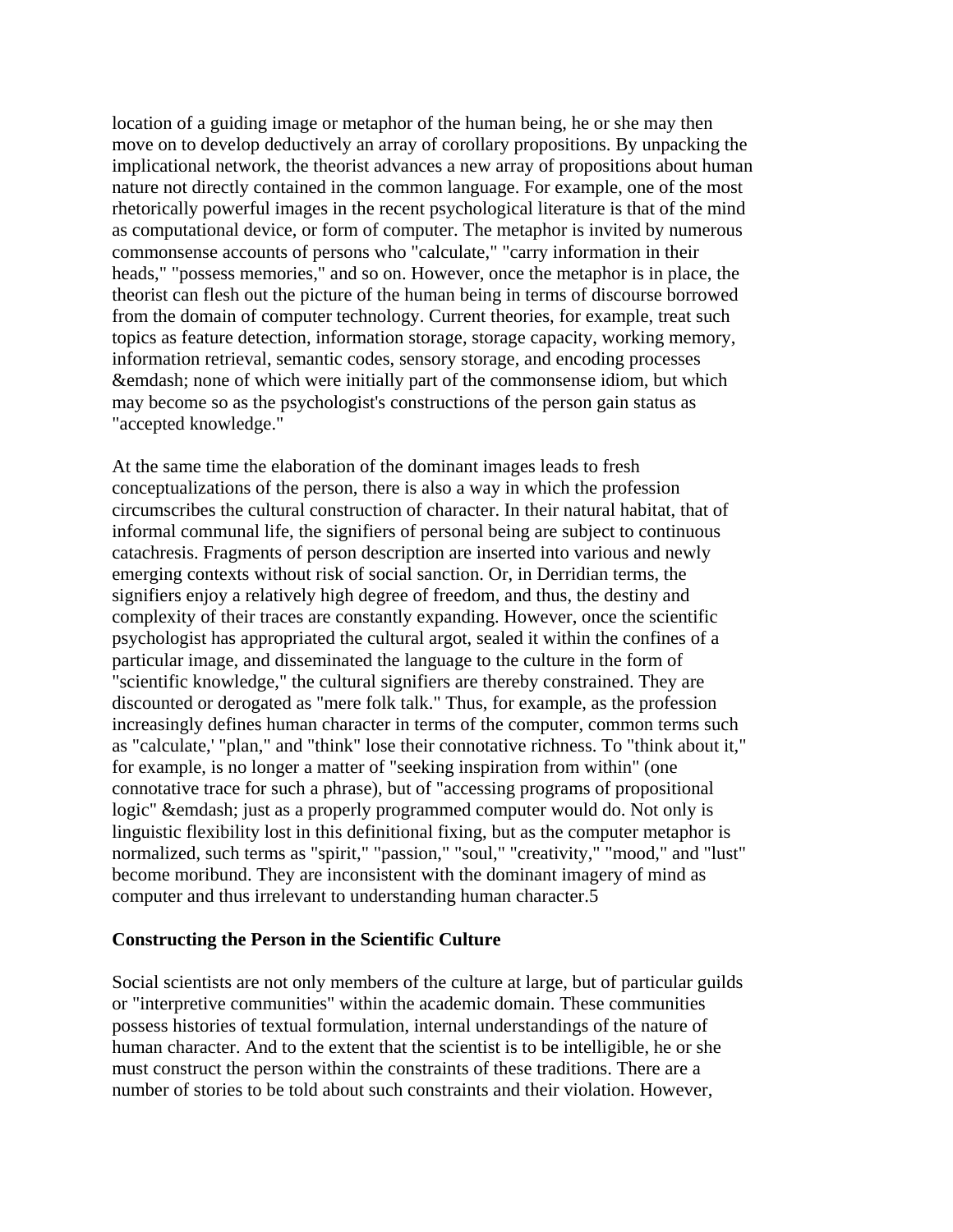there is one of special relevance to what many take to be the breakdown of the empiricist tradition in recent decades, along with the associated deterioration of boundaries between science and art (fact and fiction, reality and myth, the literal and the metaphoric). It is again a story of equilibrating between convention and counter convention in the construction of the person. Its special interest lies in the irony of outcome. For in the very attempt to transcend the consensus view, psychologists have succeeded in subverting the foundational view of empirical science. In generating "pleasures of the text," they have undermined the very warrant of the scientific text as objective.

To begin the tale, scientific psychologists have shared with the scientific community at large a particular view of the character of the scientist. This view, largely constructed within logical empiricist philosophy, paints a heroic picture of the scientist. In dramatic terms, the scientist is one whose skills in observation and reason enable him (as feminist critics point out, the role is traditionally gendered) to step outside the vagaries of common opinion ant political prejudice, to press beyond the frontiers of the unknown, and to carve truth from nature. (The similarity between this vision of the scientist-hero and Joseph Campbell's account of the heroic monomyth is hardly accidental.) In effect, by virtue of their training in the sciences, professional psychologists enter the research arena with a vision of the ideal person. And this intelligibility places significant constraints over the kind of portrayals that can be made of the human being within the research setting.

Given the close association between the empiricist construction of the scientist and twentieth-century modernism, the previous comments regarding the centrality of learning and cognition in psychology are apposite. Scientific psychology could not, in this sense, vindicate a romanticist view of human functioning because such a view is contrary to the image of the heroic scientist. For the hero-scientist to prove through reason and observation that people's rationality and perceptions are governed by unconscious, irrational forces is to undo the very image that sustains the scientific endeavor. It was virtually incumbent upon scientific psychologists, then, to develop a picture of human functioning that celebrated reason and observation. The work of personality psychologist George Kelly nicely illustrates this attempt to harmonize the scientist's picture of himself with his accounts of human character more generally. In one passage of A Theory of Personality, Kelly attempts to replace the romantic view of the deeply driven being with a precis to his theory of personal cognition:

Let us then ... have a look at man-the-scientist.... When we speak of man-the-scientist we are speaking of all mankind and not merely a particular class of men who have publicly attained the stature of "scientists." . . . It is customary to say that the scientist's ultimate aim is to predict and control. This is a summary statement that psychologists frequently like to quote in characterizing their own aspirations. Yet, curiously enough, psychologists rarely credit the human subjects in their experiments with having similar aspirations. It is as though the psychologist were saying to himself, "I, being a psychologist, and therefore a scientist, am performing this experiment in order to improve the prediction and control of certain human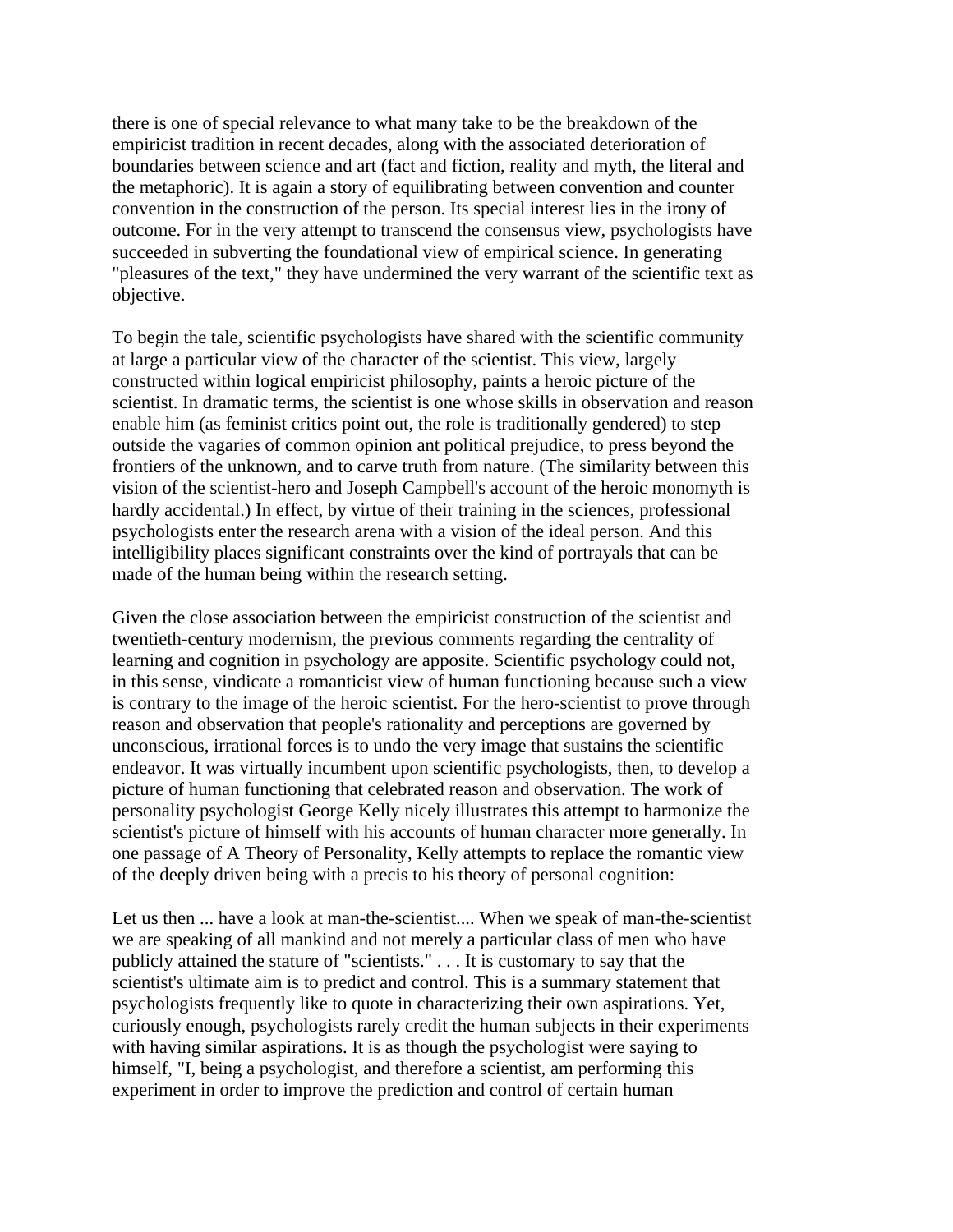phenomena; but my subject, being merely a human organism, is obviously propelled by inexorable drives welling up within him." . . . Now what would happen if we were to reopen the question of human motivation and use our long-range view of man to infer just what it is that sets the course of his endeavor? Would we see his centuried progress in terms of appetites, tissue needs or sex impulses? Or might he, in this perspective, show a massive drift of quite a different sort? Might not the individual man, each in his own personal way, assume more of the stature of a scientist, ever seeking to predict and control the course of events with which he is involved? Would he not have his theories, test his hypotheses, and weigh his experimental evidence?  $(4-5)$ 

Kelly goes on to build his theory of human functioning on the basis of the latter assumption. Yet, if the social scientist simply feeds back to the scientific community variations of its own image, he/she will ultimately be rendered invisible. Theoretical characterizations of the person would merely recycle "what all good scientists already know." The central problem for the theorist, then, is that of transcending the common intelligibility of the scientific community while simultaneously sustaining it. This problem is largely solved through the procedure of propositional unpacking described earlier. That is, the scientist dedicates himself to elucidating one or more of the ancillary propositions consistent with the dominant metaphor, but not a direct duplicate. Thus, for example, all of the above cited topics central to the cognitive psychologist are consistent with the more general myth of the rational scientist at work. They are sufficiently fresh that they appear to carry new knowledge; at base, however, they sustain the myth of the heroic scientist.

It is at just this juncture, however, that the seeds of subversion are inadvertently sown. For as the implicature is extended and new bodies of discourse are articulated, so do the boundaries of the dominant metaphor become fuzzy. Its initial meanings become distorted, diffused, and eventually threatened by opposing images. Or, in the Derridian sense, as the traces of the initial signifier are extended, one reaches a point at which the signifier is deconstructed. It is precisely this unravelling of the prevailing metaphor that has helped to undermine the empiricist conception of the scientist (and thus the privilege of scientific discourse).

More specifically, as the metaphor of the individual as computational device has been progressively unpacked in various research settings, an increasing array of proactive attributes have been assigned to the individual. The individual has become one who actively searches for solutions, scans memory, formulates and carries out plans, processes information, and so on, all according to internal design. As it is commonly put, human beings are driven by "top down" processes (rationality operating on the world) as opposed to "bottom up" (the world determining what is rational) processes. However, as the individual qua computer becomes increasingly automaton or topdown in character, the impact of environmental inputs is suppressed. That is, it becomes difficult to speak of the individual as reacting to the stimulus of the real world because the character of the objective environment is determined by the internal operations of the computerlike individual. Reality within the machine is that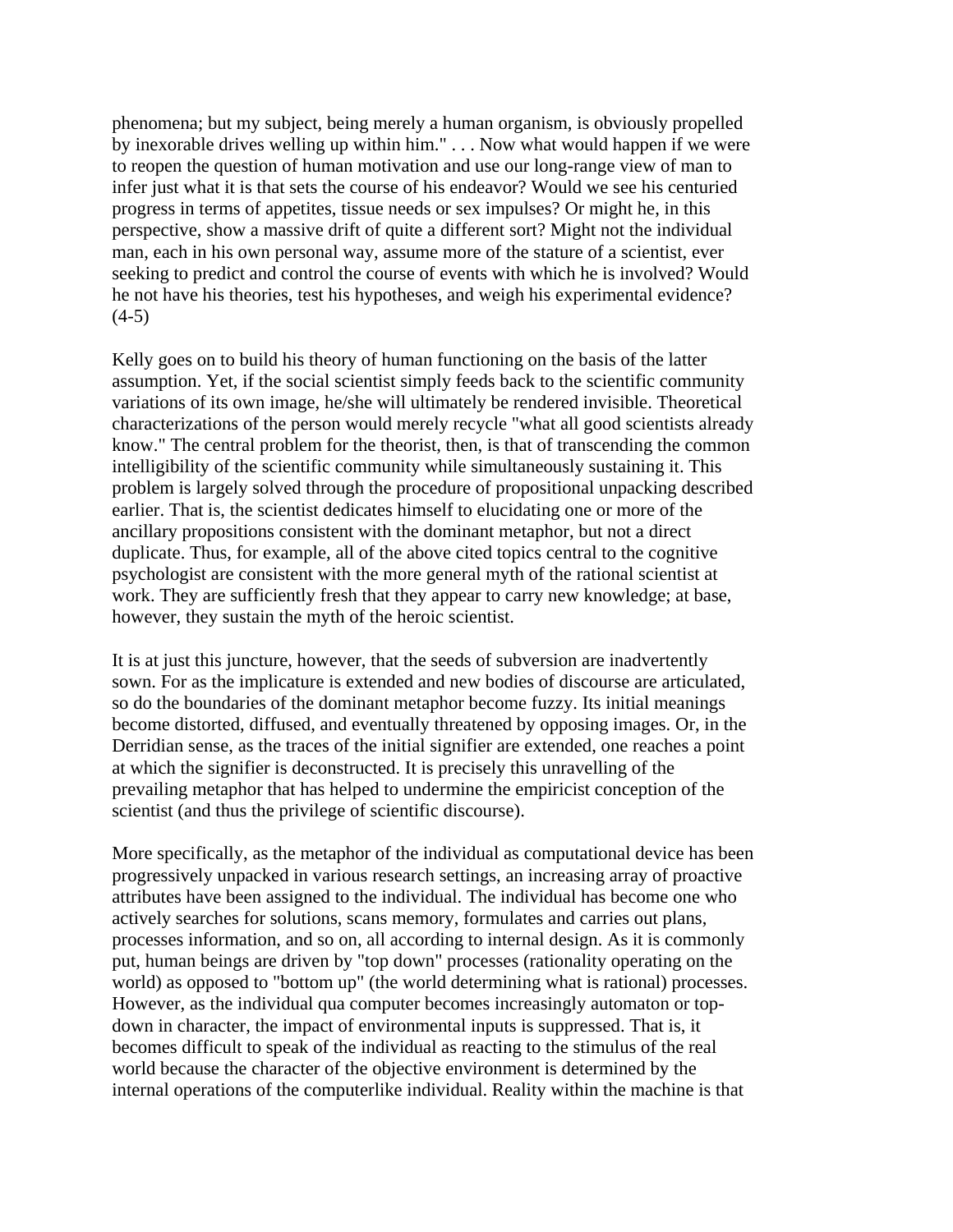which is allowed or determined by machine configuration. It is in this sense that Greenwald (1980) has characterized the cognitive system as "totalitarian". That is, it is closed to outside influence, seeking only to sustain its own position.

Yet, we find, to the extent that humans are portrayed as automaton like computers, top-down in their determination of "what is the case," the traditional image of the scientist-hero cannot be sustained. For within the newly emerging story scientists no longer search for and reveal the nature of the unknown; rather, they can only reveal in their writings the character of their machine operations. They do not record and reflect the world as it is, but as their own systemic processes require. Thus, in the very attempt to sustain and elaborate the image of the human being as rational agent, the traditional concept of rationality &emdash; with successful adaptation to existing circumstances at its core &emdash; is undone. The wholly rational individual proves irrational. T

### **The Person in Laboratory Context**

There is a third site of tension between the banal and the exotic, one that emerges in the context of empirical research in psychology. Traditional scientists claim warrant for their words largely on the basis of methodological procedures. In particular, it is the controlled experiment that enables the "behavior of organisms" (from single cells to entire societies) to be traced to their causal sources in an objectively rigorous way. As commonly proposed, by observing behavior in systematically varying conditions, the scientist can trace the causal connections between antecedents and consequents in a precise and replicable way. In whatever way human character is constructed within scientific psychology, its contours should be congenial (for the sake of logical consistency) with this central, justificatory text.

Indeed, one can trace the various ways in which this forestructure of methodological intelligibility interacts with the psychologist's portrayals of human nature.6 Thus, for example, the conception of the experiment is one in which "subjects" are exposed to "stimuli," which stimuli operate as "causal conditions." Actions of the subject in experimental conditions are viewed as "responses" caused by the stimuli. For many, the resulting characterization of the human proves morally problematic because this view of methodology virtually obliterates the discourse of voluntarism. Because "stimulus conditions cause responses," the scientist cannot conclude that subjects voluntarily choose their subsequent actions. A voluntary impulse would essentially operate as an uncaused cause and thus fall outside the ontological underpinnings of the method. It is in this respect that Hampton-Turner (1970) has written:

It is not that . . . investigators themselves have a savage eye, but rather that their predicting and controlling tools demand the predictable and controllable man in order to consummate the Good Experiment. And what a misery the man turns out to be. The highly respected Dr. Jekyll discovers Mr. Hyde, the beast in man uncovered by inhuman instruments.(p.4)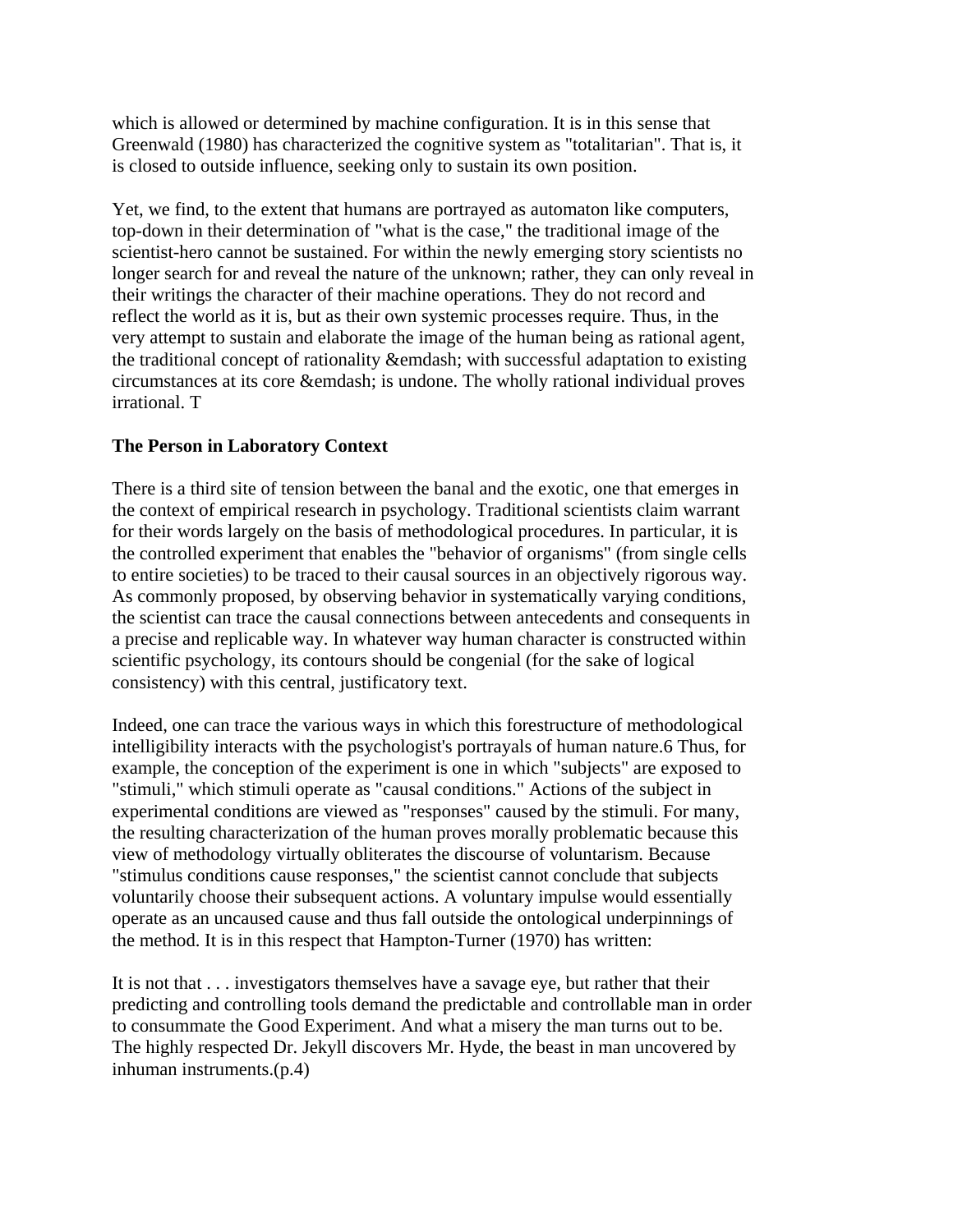In the same vein, Gigerenzer and Murray have demonstrated in their Cognition as Intuitive Statistics how prevailing concepts of statistical logic, inherent features of experimental procedure, ultimately serve as the basis for theories of human cognition. As they propose, the scientists' statistical tools, which "are considered to be indispensable and prestigious, lend themselves to transformation into metaphors of mind".6 Methodology inscribes itself on human character.

In my view, however, methodology does far more than carry implications for psychology's conception of the person. In significant degree, forms of methdological writing also serve to answer the following question: If the science is to make an original contribution, which entails the novel construction of the person, how is it to be credible in terms of the common idioms through which the world is understood? I have offered a partial answer to this question above, but by focusing on methodological procedures, I will attempt to expand the horizons. Methodological procedures do provide the psychologist warrant for voice. However, they do not do so in terms of foundational rationality, rendering the scientific account superior in mimetic capacities. Rather, they do so in terms of rhetorical power. It is the rhetoric of experimental procedure that ultimately serves to vivify or render realistic the otherwise arcane argot of the theorist. Through methodological procedures, the language of the absurd is transformed into plausible understandings of human nature.

To illustrate the process by which this ontological transformation is accomplished, it is useful to consider a single text from the scientific annals. The text in this case is a standard research report (Bandura et al.,1988) appearing in one of the most prestigious journals in psychology, the Journal of Personality and Social Psychology. The research was conducted at one of the nation's most outstanding psychological laboratories (Stanford University), and its funding provided by the National Institute for Mental Health and the National Science Foundation. At the outset, the title of the research report, "Perceived Self-Efficacy in Coping with Cognitive Stressors and Opioid Activation," informs the reader that its contents will reveal the secrets of an otherwise mysterious or unknown world. The terms rely very little on the commonsense vernacular, and their very impenetrability suggests that only the serious scientist will be able to appreciate their significance.

From the present perspective, it is the authors' major task to lend to the alien theoretical discourse a sense of palpable reality, that is, to secure the reader's assent that "yes, this language does describe events in the actual and commonly knowable world." The accomplishment is no small challenge in the present case, for in their abstract or decontextualized form, such theoretical terms as "perceived self-efficacy" and "cognitive stressors" are hopelessly ambiguous. "Perceived" by whom &emdash; a person, friends and acquaintances, the psychologist? And is "perception" to be understood in the sense of direct sensation, deductive categorization, interpretation, intuition, or something else? And is saying it is "perceived" to suggest that it is not truly known, as in "the perceived world" as opposed to "the actual world"? And what of the term "self-efficacy"? Is this the bodily self, the spiritual self, the unconscious self, the voluntary self, or something else? And is efficacy to be read as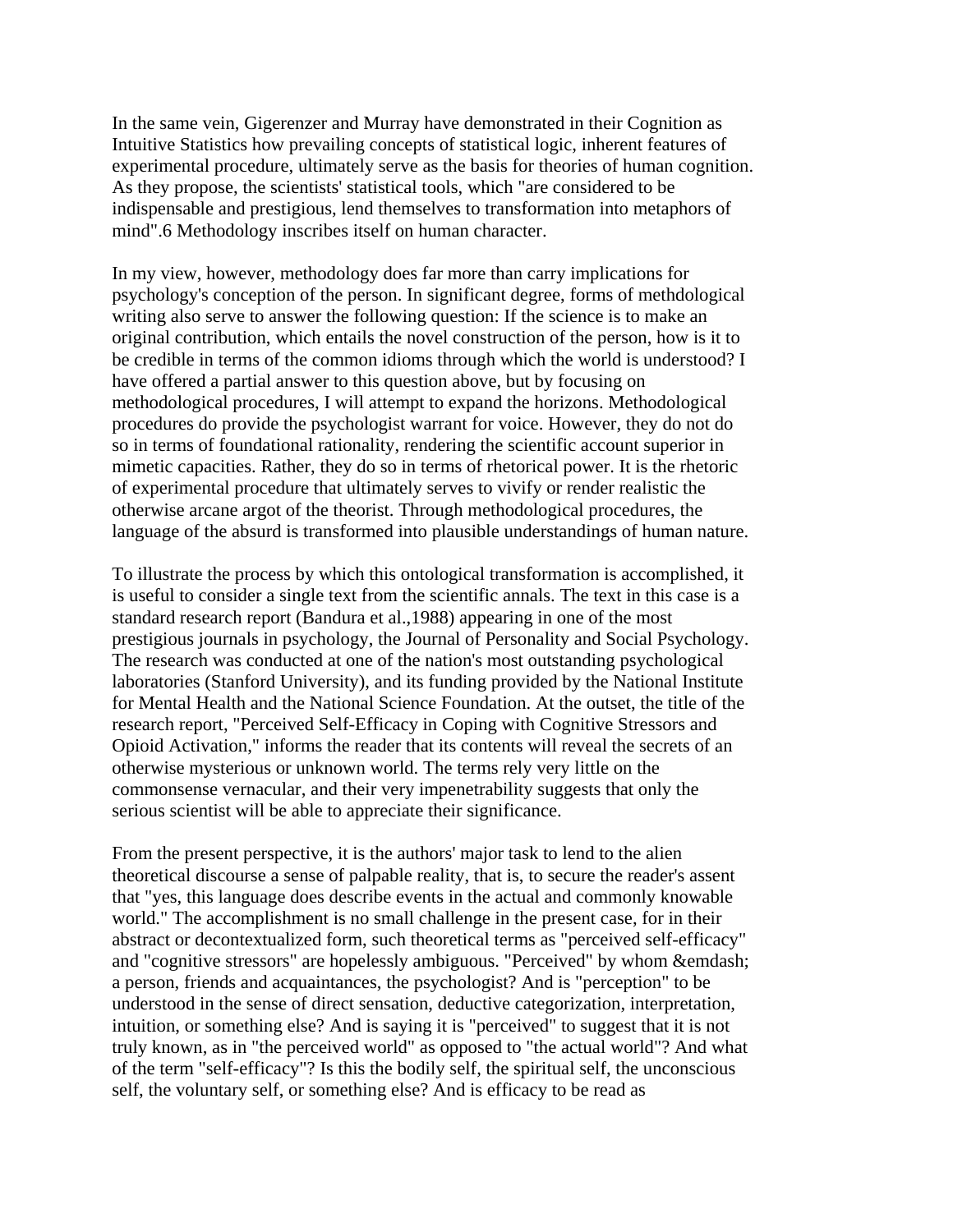"achievement," "impact," "power," "result-producing," or in some other way? Similarly, the term "cognitive" suggests thinking, perceiving, remembering, intending, planning, and a variety of other possibilities: are they all intended; how are we to select among them? And are these cognitions conscious or unconscious, motivated or unmotivated, desirable or undesirable? Again the language proves opaque. Similarly, the term "stressor" succumbs to a variety of interpretations (physically straining, bending, shaping, rendering more flexible, and so on). And, of course, each of these translations bears the traces of other signifiers in an everexpanding array of undecidable signification.

The introductory section of the research report provides the initial assurance that there is indeed an objective datum (a signified) to which the theoretical terms refer. Two rhetorical processes function in this capacity, the first social corroboration and the second conceptual deferral. The corroborative function is carried out largely through citations of other scientific reports that claim familiarity with the states in question. The most directly relevant studies are those carried out in the same laboratory, suggesting that this location is privileged in its access to the phenomenon in question. Yet to cite only the work of the single laboratory is to cast doubt on the existence of the phenomenon. A multiplicity of additional citations thus serves to assuage residual doubt. As the reader is told, for example, "Findings of different lines of research underscore the influential role of perceived control in stress reactions (Averil, 1973; Lazarus and Folkman, 1984; Miller, 1980)." And so secure is the existence of the phenomenon, according to the report, that research has also succeeded in qualifying or extending knowledge of its precise operations. As one learns, for example, "in some studies of controllability, merely the exercise of personal control over the occurrence of aversive events without curtailing their intensity reduces stress reactions (Gunnar-vonGnechten, 1978)." Yet, in the end, these many supporting documents prove inadequate, for in the authors' terms, "The foregoing studies have relied on plausible presumptive mediation inferred from the manipulations rather than on direct assessment ...." Or in terms of the scientist-hero metaphor, the other scientists did not really observe the mysterious phenomenon; they were merely speculating from their results.

In addition to garnering social corroboration through citations (a technique that has similarly served the cited authors), additional credibility is lent to the exotic language through conceptual deferral. By this I mean a process by which the ambiguous term is furnished a sense of meaning through paraphrase or deferring to other concepts. At times the deferral moves toward the common language. The reader learns, for example, that "Perceived self-efficacy is concerned with "beliefs in one's capabilities to mobilize the motivation, cognitive resources, and courses of action needed to meet given situational demands." The fact that a definition is given in more or less comprehensible terms has the rhetorical effect of securing the existence of the phenomenon. If we are uncertain that X exists, it is fortifying to learn that, in fact, X  $=$  a presumably existing Y. However, the precise identity of Y & emdash; other than its equivalence of the mysterious X is left unspecified - as if transparent. In the above, for example, what is it to "mobilize motivation"? Is this to consume more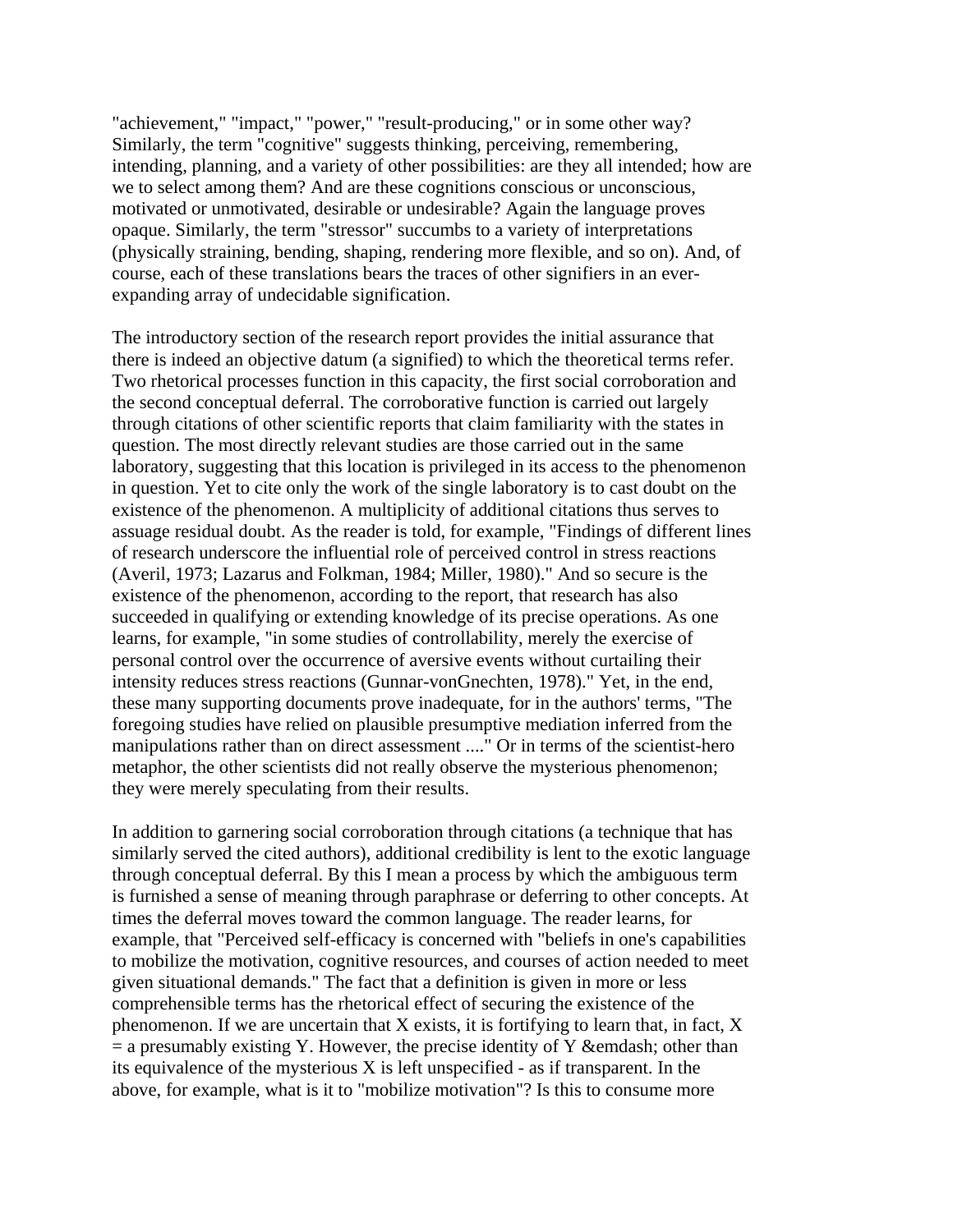calories, give oneself pep talks, thrust oneself into adrenalin-producing situations, or something else? In other locations in the introductory section, the conceptual deferral of the sacred terminology is largely removed from the domain of daily language. For example, few outside the sacrosanct community of knowers would comprehend the definition of cognitive stress: "Psychological stress is the result of a relational condition in which perceived environmental demands strain or exceed perceived coping capabilities in domains of personal import." The words are teeming with profundity&emdash;"stress," "demands," "strain," "exceed," "coping" &emdash; but do little to disambiguate the putative phenomenon.

Far more significant in the achievement of ontological transformation is the second section of the report, "Method." Here scientists report on the procedures used to carry out their investigations. These reports are written in plaintalk or literal language of the kind that would enable other scientists to replicate (and thus evaluate objectively) the featured research. Most important for present purposes, investigators report in everyday language the means by which the theoretically specified phenomenon is assessed or established. These definitional linkages (the "operational definitions") thus furnish a direct equation in which X (in the exotic language) = Y (in the everyday vernacular). In this way the reader is informed that the otherwise mystifying theoretical language is actually reducible to commonly known, wholly palpable matters of fact. It is thus in the present manuscript that we learn that the conditions necessary for producing "perceived self-efficacy" result from placing college students in a "mathematical problem-solving task" for 18 minutes. "High perceived self-efficacy" occurs when the students can work at their own speed at a set of arithmetic problems; "low perceived self-efficacy" takes place when the problems are presented to students more rapidly than normally required for completion. The state is measured by a questionnaire in which the students are asked to rate their certainty in completing the problems. Similarly, "cognitive stress" is assessed by a questionnaire in which students are asked how much "stress" and how much "mental strain from time pressure" they experienced. Thus the alien discourse becomes intimate &emdash; now a constituent of the comfortably ordinary surrounds.

Yet ontological transformation is not yet complete, for if the theoretical language remained tied to mundane operations, it could easily be rendered superfluous. Why, one might ask, is the theoretical language essential if all is intelligible in the common language? The third section of the manuscript, carrying the results of the investigation, serves as a hedge against such queries. In this section the operational or everyday language of the preceding section is progressively abandoned or suppressed. Increasingly the researchers slip back into the uncommon or exotic vernacular. We learn, for example, that "Perceived self-inefficacious subjects showed a heightened heart rate, whereas the perceived self-efficacious ones displayed a marked decline in heart rate." In the plaintalk idiom it might be said that the hearts of those faced with solving problems at a rapid rate pounded faster than those working at their own speed. However, this form of account never appears. It is, after all, the reality of the exotic language that must be established. This is accomplished, in important degree, by borrowing from the preceding equation of the exotic with the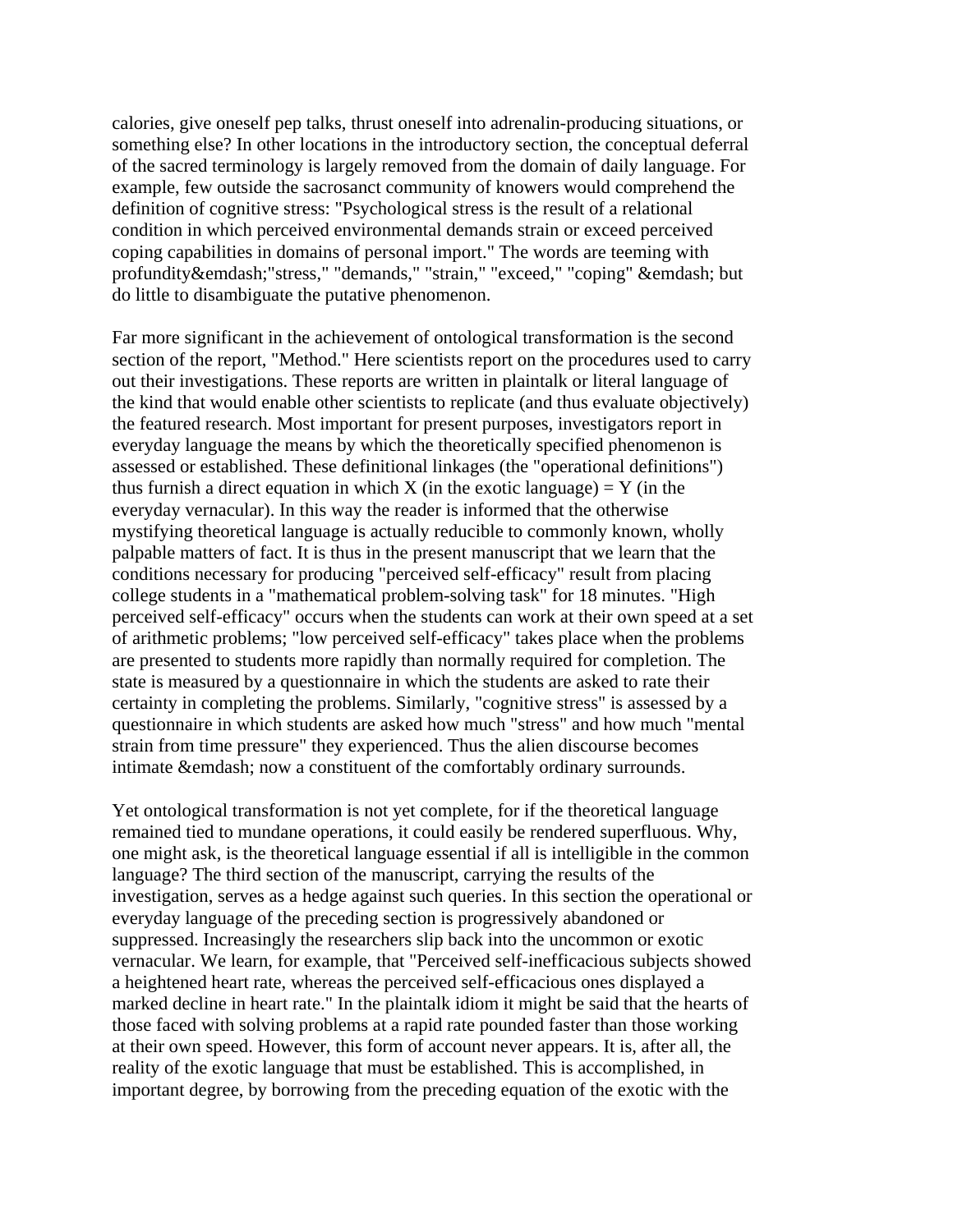taken for granted. Once the equation is achieved, the latter must be silently shed.

The present research study is exceptional in its objectification of the mental terminology, for it goes on to demonstrate a causal link between the mental and the material world. Because the material world is commonly accepted as objective within modernist culture and the ontological status of psychological terminologies is suspect, then to demonstrate that psychological states act on physical states is to solidify the existence of psychological states. The possibly subjective (and thereby discreditable) becomes objective. This "causal connection" is established in the present instance by demonstrating that depending on their perceptions of self-efficacy (a psychological state), subjects are more or less susceptible to a chemical, naloxone, that blocks opiate or pain-reducing receptors (a physical state). This account treats perceived self-efficacy as an independent reality, not at this point reducible to work on mathematical tasks.

In the final section of the paper, the "Discussion," the ontological transformation is made complete. For here the commonplace intelligibilities are altogether suppressed. The reader has previously learned that the alien language refers to palpable events, reducible to the commonly known. Now that the linkage is established, it is possible to speak almost wholly within the novel ontology. The reader is confidently told, for example, that "The results of the present experiment provide evidence that perceived self-efficacy in coping with cognitive stressors activates endogenous opioid systems." The reality of the new ontology is further extended by relating it to other exotic but scientifically acceptable accounts. And finally, to inject the newly created reality with everyday significance, its implications for personal health are outlined: "A growing body of evidence reveals that the stress of coping inefficacy . . . impairs cellular components of the immune system." The newly molded person, replete with perceptions of self-efficacy, is now readied by.the laboratory literature to venture forth and cope with cognitive stressors of the world.

#### **In Conclusion**

The psychologist no less than the writer of fiction is engaged in the literary process of rendering the human mind both interesting and intelligible. By focusing on the character of these problems and the means by which they are solved within the human sciences, the traditional privilege of objectivity accorded to the scientist is threatened. However, this is not to argue toward the end of psychological inquiry. Simply because psychological accounts are rhetorically fashioned, essentially creating their subject matter, is no reason for abandonment. As I have argued elsewhere (Gergen, 1994), psychological terms are essential constituents of cultural practices. Without the vocabulary of intention, emotion, reason, hope, and so on, cultural life would be radically altered; most of what we hold dear in our traditions would be lost. Further, psychology is that unique discipline in which deliberation on this vocabulary is focal. To add to the array of cultural conceptions of mind can add to the vitality and richness of cultural life. At the same time, to carry out such deliberations without regard to the process of reification, and without careful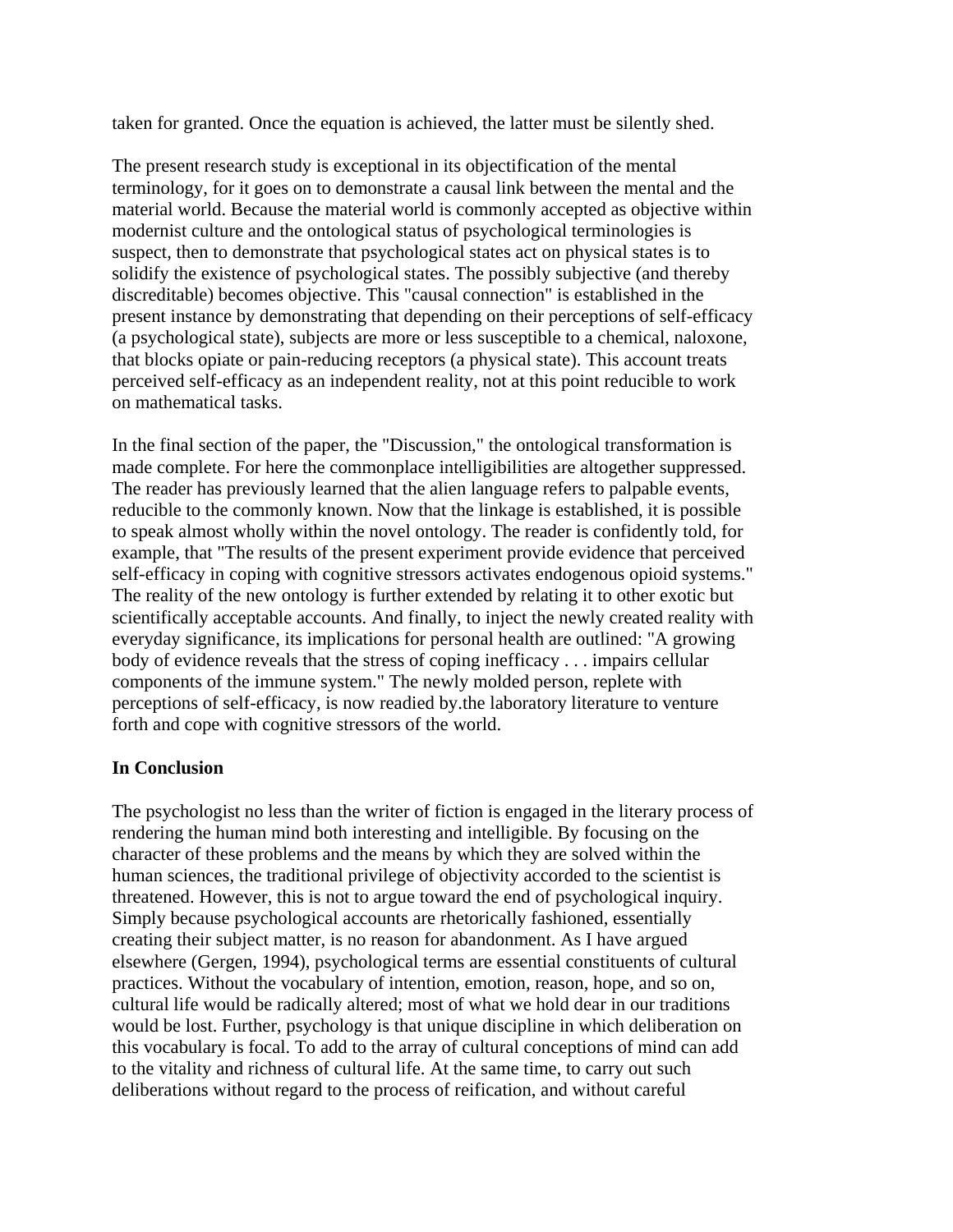attention to the way in which psychological discourse may be used in the society more generally, is both myopic and dangerous. We need simply ask whether the creation of several hundred categories of "mental disease" in the present century is a contribution to cultural life to appreciate the point. The present offering is made in the hope of enhancing professional consciousness of existing shortcomings and future potentials.

#### **References**

- Bandura, A., Cioffi, D., Taylor, C.B., and Brouillard, M.. (1988) Perceived Self Efficacy in Coping with Cognitive Stressors and Opioid Activation." Journal of Personality and Social Psychology 55, 479-88.
- Brown, R. H.(1971) Society as Text. Chicago: U of Chicago P.
- Burton, R.(1977) The Anatomy of Melancholy. New York: Vintage.
- Clifford, J., and Marcus, G. (eds.) (1986). Writing Culture. Berkeley: U of California P.
- Danziger, K. (1990) Constructing the subject. New York: Cambridge University Press.
- Gergen, K. J. (1990) "Metaphors of the Social World." In D. Leary (ed.) Metaphors in the History of Psychology. Cambridge: Cambridge UP, 267-99.
- Gergen, K.J. (1992) The mechanical self and the rhetoric of reality. Annals of Scholarship, 9, 87-109.
- Gergen, K.J. (1994) Realities and relationships. Cambridge: Harvard University Press.
- Gergen, K.J.and Gergen, M.M. (1988) Narrative and the self as relationship. In L. Berkowitz (ed.) Advances in experimental social psychology, v. 21, New York: Academic Press. 17-56.
- Gigerenzer, G, and Murray, D.(1987) Cognition as Intuitive Statistics. Hillsdale: Erlbaum.
- Graumann, K.F. and Gergen, K.J. (eds.) (1996) Historical dimensions of psychological discourse. New York: Cambridge University Press.
- Green, B. (1988) Literary Methods and Sociological Theory. Chicago: U of Chicago P.
- Greenberg, J. (1994) The self on the shelf. Albany: State University of New York Press.
- Greenwald, A. (1980) "The Totalitarian Ego: Fabrication and Revision of Personal History." American Psychologist 35, 603-18.
- Hampden-Turner, C.(1970) Radical Man: The Process of Psycho-Social Development. Cambridge: Schenkman.
- Henriques, J., Hollway, W., Urwin, C., Venn,C., and Walkerdine, V.(1984) Changing the Subject. London: Methuen.
- Kelly, G. (1963) A Theory of Personality. New York: Norton.
- Latour, B. (1987) Science in Action. Cambridge: Harvard UP.
- Livingston, P. (1988) Literary Knowledge: Humanistic Inquiry and the Philosophy of Science. Ithaca: Cornell UP.
- Lyotard, J. F.(1984) The Postmodern Condition. Manchester: Manchester UP.